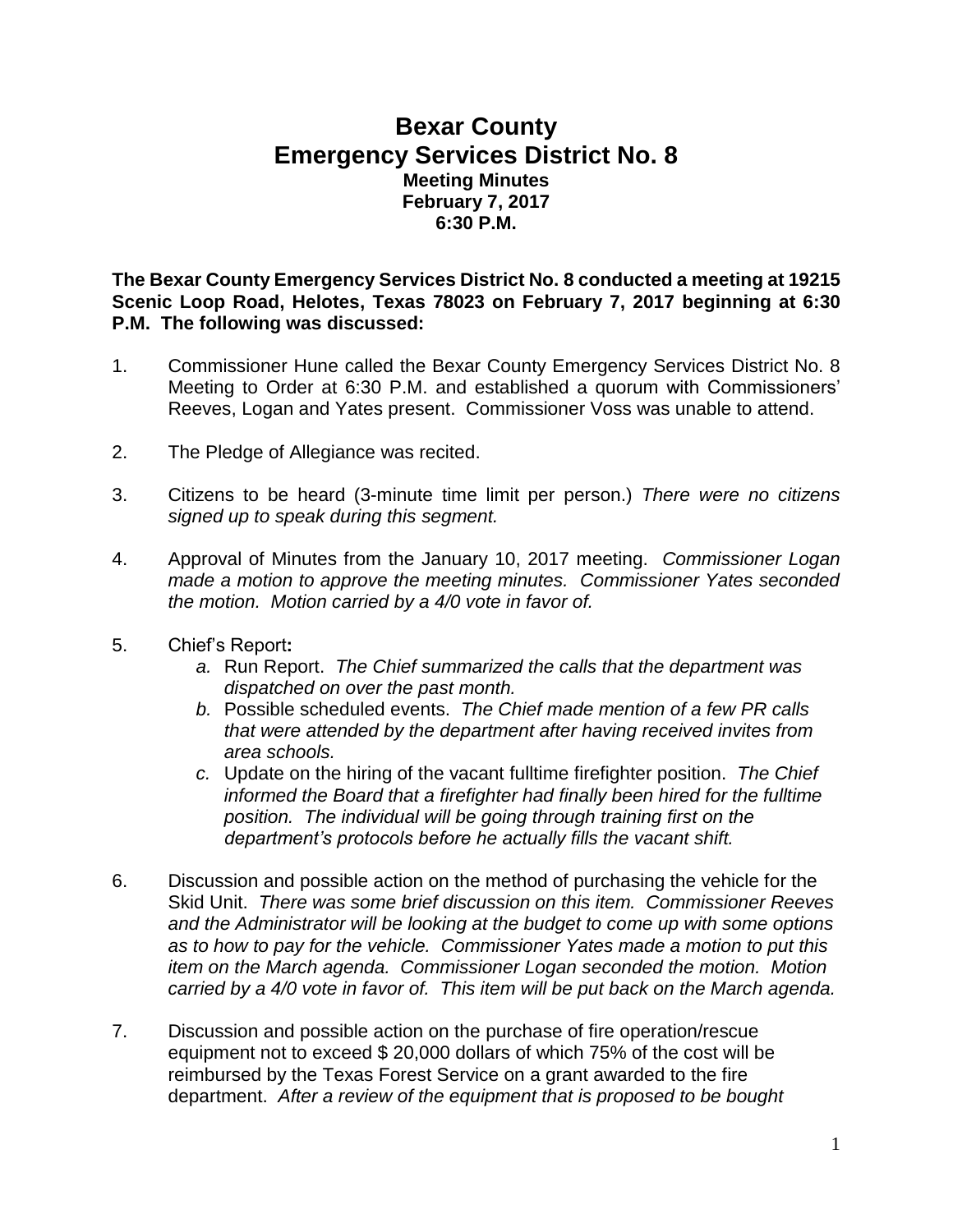*through the awarded grant, Commissioner Logan made a motion to approve the \$ 20,000.00 purchase. Commissioner Yates seconded the motion. Motion carried by a 4/0 vote in favor of. Commissioner Logan made another motion approving an additional \$ 2,000.00 expenditure of rescue equipment that will not be reimbursed by the grant. Commissioner Yates seconded the motion. Motion carried by a 4/0 vote in favor of.* 

- 8. Action to approve for 1 Board member and the ESD Administrator to attend the Fair Labor Standard Act training to be held in Georgetown, Texas on January 31 through February 2, 2017*. Commissioner Reeves made a motion to approve the attendance at the training. Commissioner Logan seconded the motion. Motion carried by a 4/0 vote in favor of,*
- 9. Review of Employee Job Descriptions:

*The Board members were emailed a copy of the Chief and Administrator's job descriptions prior to the meeting. It was explained at the meeting that these descriptions could be considered starting points and that every member would have the opportunity to give some input. Commissioner Hune further stated that he would like to see the creation of two sub-committees, which is the next agenda item, that would be tasked with finalizing the job descriptions and determine review methods for the three employee categories. No action taken on this* 

- a. Chief
- b. Administrator
- c. Operational Staff
- 10. Discussion and Action to create the following Sub-Committees and tasks:
	- a. Employee Review Committee *It was decided that Commissioners' Reeves and Voss would make up the Employee Review Committee. They will be finalizing the job descriptions and methods of review. This will be presented to the Board for their review at the April meeting.*
	- b. Equipment and Replacement Committee. *Commissioners' Logan and Yates be will on this committee. They will be reviewing the needs of the fire department and will present a report at the April meeting.*

*Commissioner Yates made a motion to create two sub-committees as written above with two Board members on each committee. Commissioner Logan seconded the motion. Motion carried by a 4/0 vote in favor of.*

11. Discussion on schedule for implementation of signage for the department. *Commissioner Reeves spoke and informed the Board as to how the signage for the department was being implemented. The vehicles will be scheduled to have the signage/logos replaced without disrupting the department's operations. The helmets and patches will have a tree within the logo. The Chief requested that*